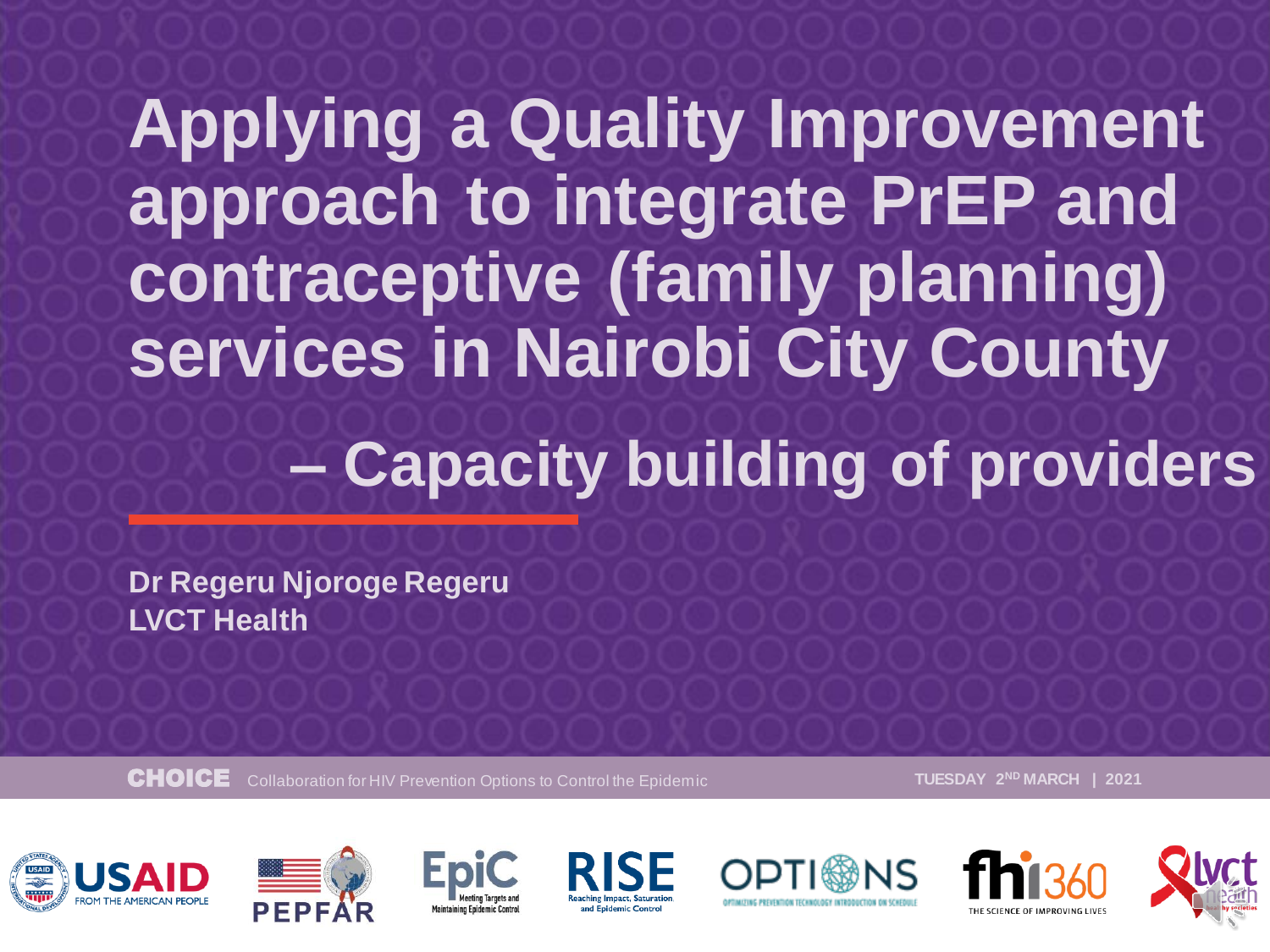### **Background**



**54%**

Unmet need for modern contraception among sexually active adolescent girls who do not want to become pregnant

# **44% versus 32%**

Unmet need for contraception is higher among unmarried, sexually active adolescent girls/young women (AGYW) than among married AGYW

**33.5%**

of all new HIV infections are among adolescents and youth ages 15-24 years **23.6%**

of all new HIV infections are among adolescent girls/young women (AGYW) ages 15-24 years

HIV prevention and contraception are critical for AGYW who are at risk of HIV and unintended pregnancies, and integrating these services could improve access, uptake, and continuation of both.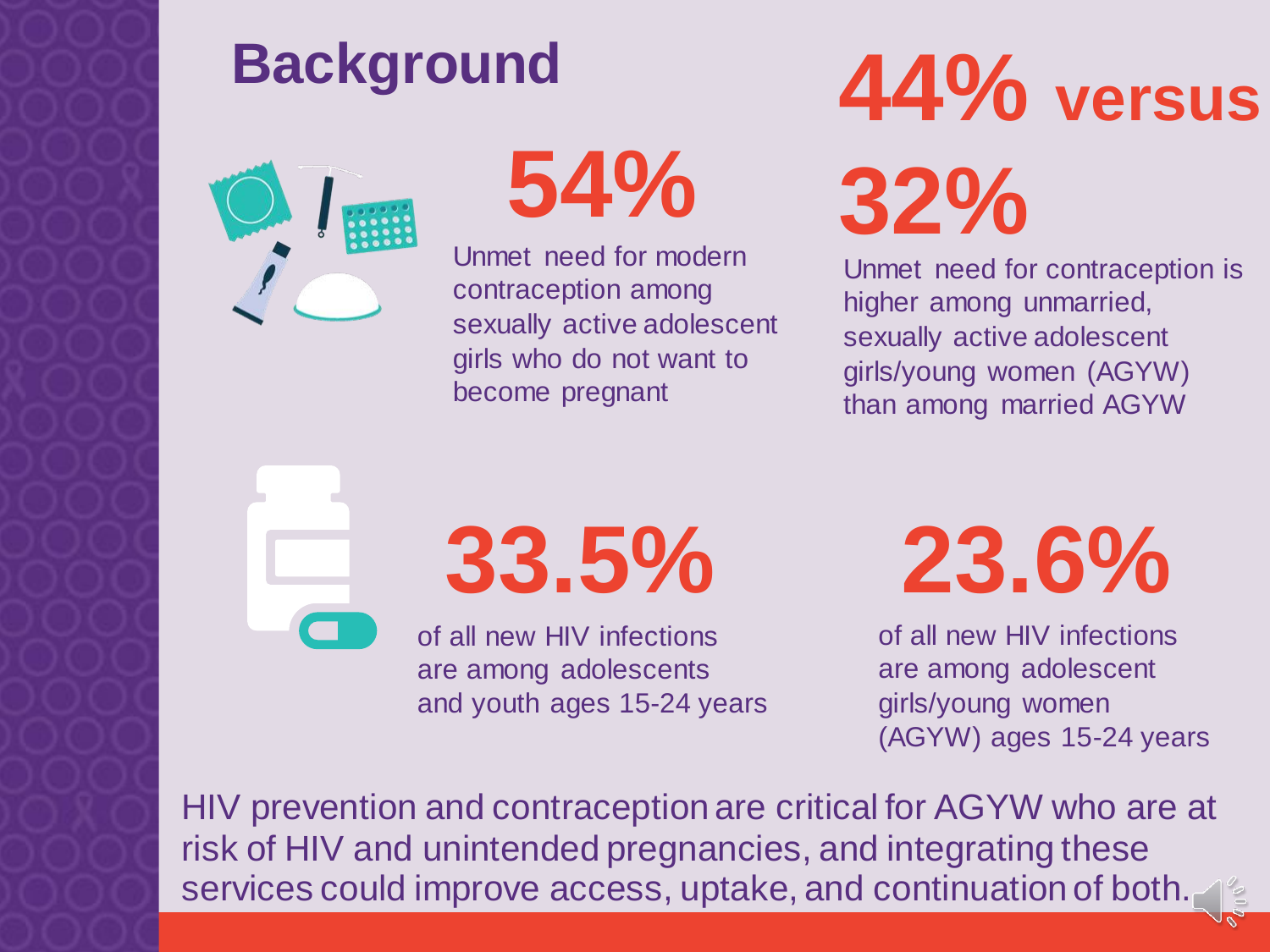### **Project Objectives**

- Engage Nairobi City County Health Managers, Sub-County Health Managers, and staff from select healthcare facilities to apply QI methods to support and champion the integration of PrEP and family planning (FP) services
- Identify tools, practices, and facility-level changes that support the effective delivery of integrated PrEP and FP services to AGYW
- Disseminate the results of the QI collaborative and promote utilization of effective PrEP-FP integration practices and tools to other PrEP and FP policymakers, program implementers, and providers in Kenya and the region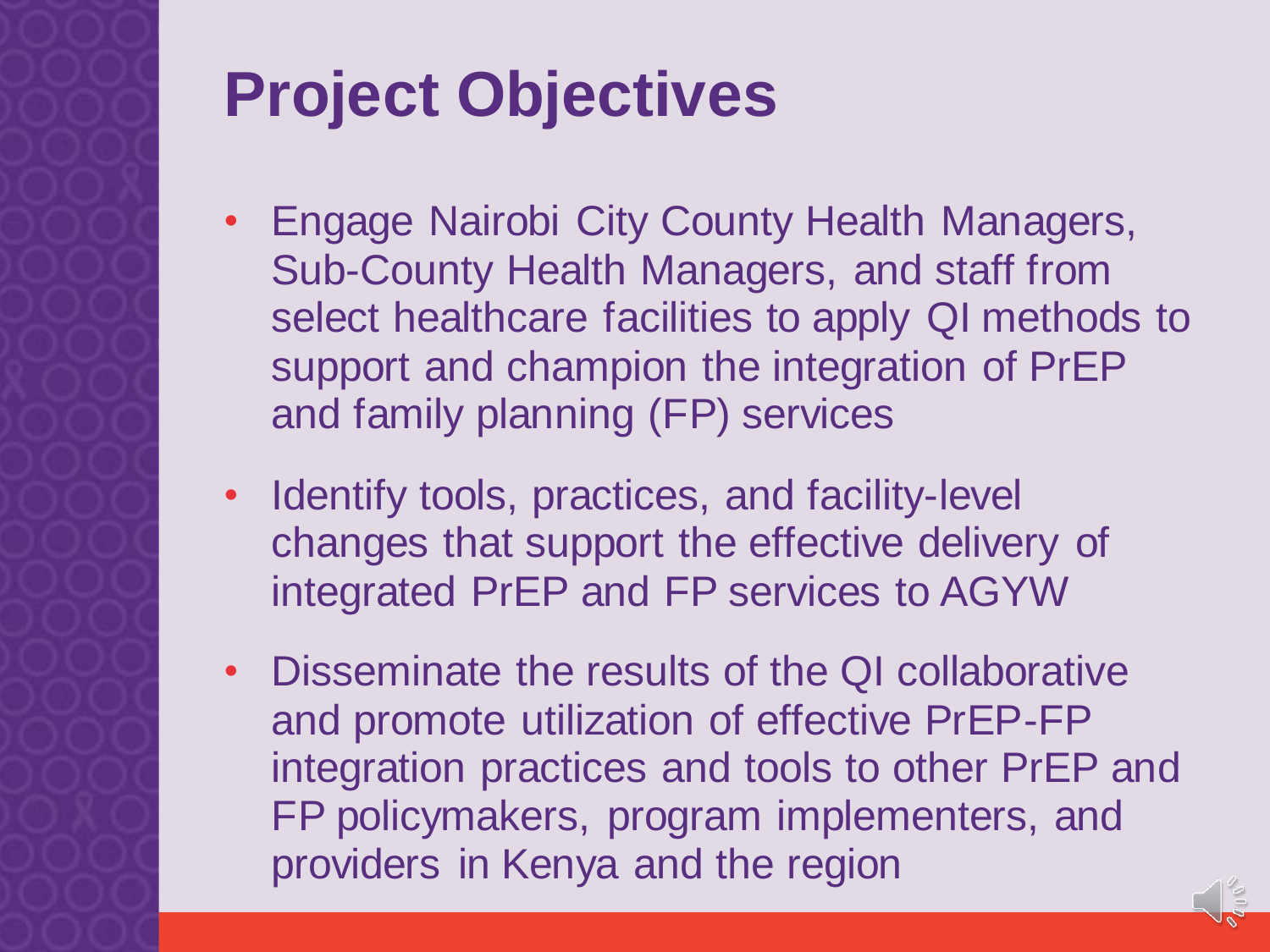### **Quality Improvement cycle**

**Step 1:**

- 1a. Identify quality problems
- **1b.** Prioritise quality problems
- **1c.** Develop problem statement

**Step 2:** Root cause analysis to understand what is causing the problem

**Step 3:** Develop solutions to address the causes of the problem

**Step 4**: Implement solutions and test for change

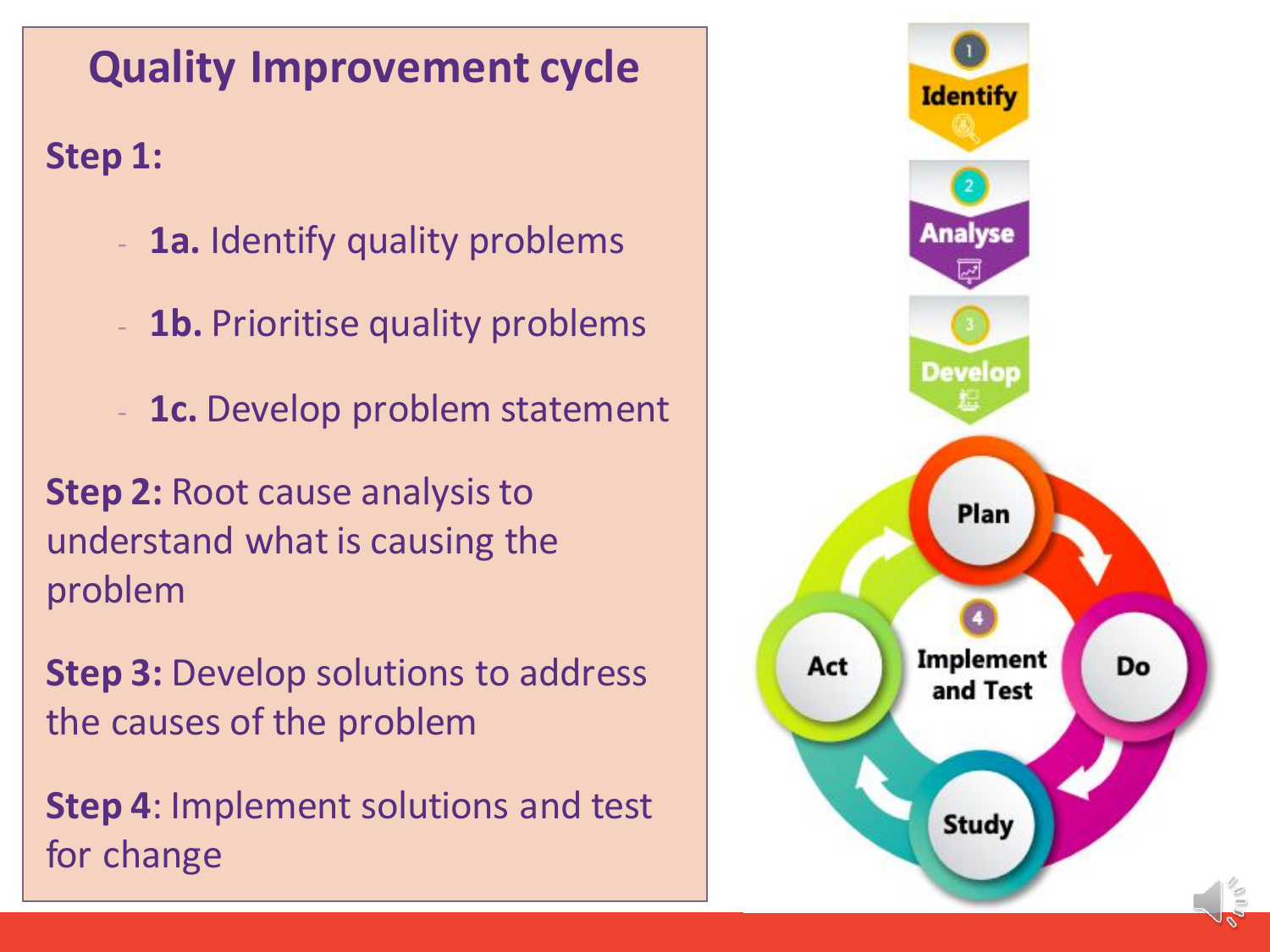## **Root cause analysis**

A graphic tool that helps identify, sort and display possible causes of a problem

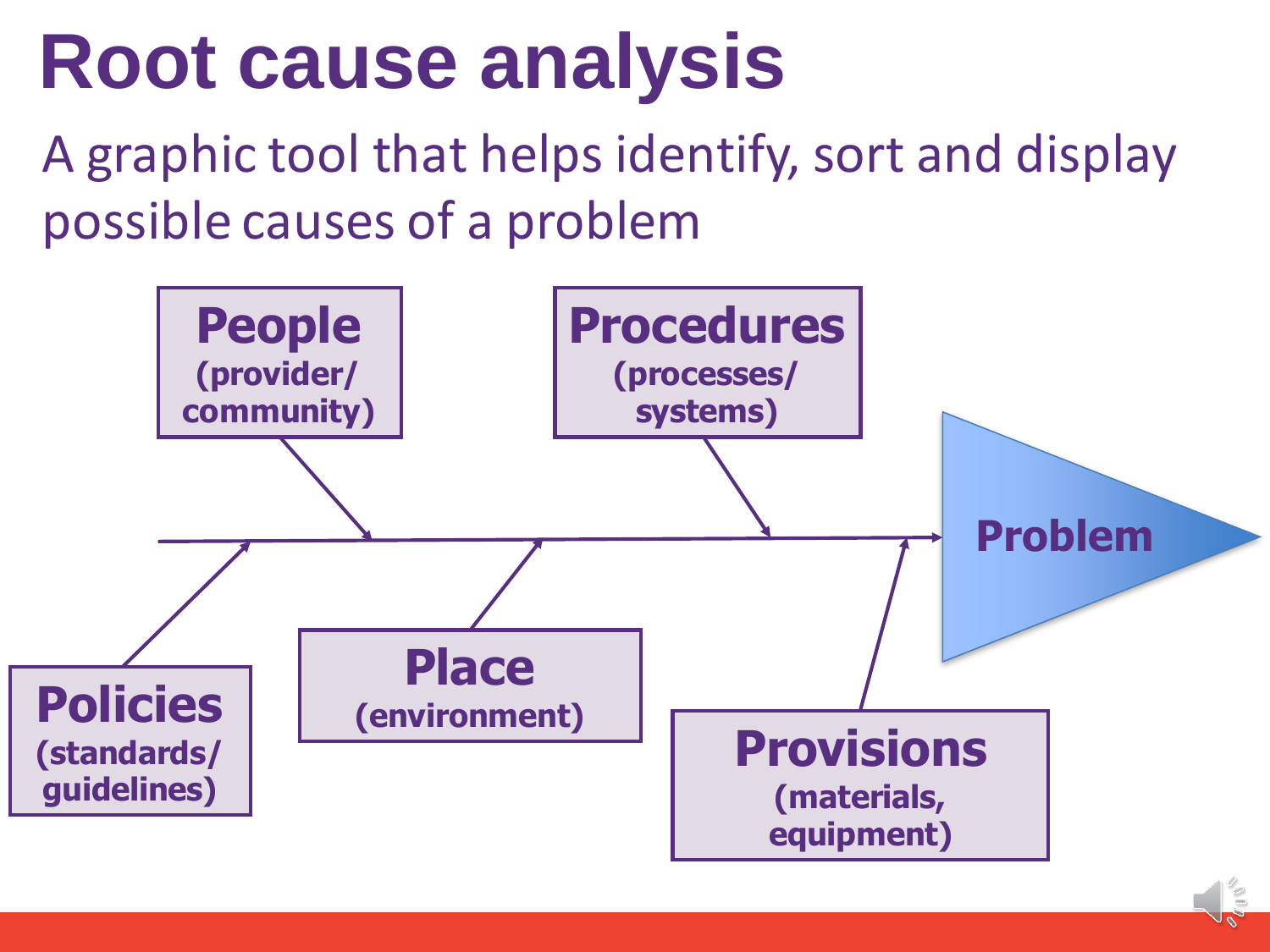#### **Overview of the key root causes that emerged from the root cause analyses carried out by the three teams**

| <b>Procedures</b> | FP providers not trained in PrEP services and vice versa<br>$\bullet$<br>FP providers not provided with PrEP service delivery tools and PrEP<br>data collection and reporting tools and vice versa<br>Weak referral systems between HIV prevention and sexual and<br>reproductive health (SRH) services within facilities<br>Weak referral systems from community to facility level |
|-------------------|-------------------------------------------------------------------------------------------------------------------------------------------------------------------------------------------------------------------------------------------------------------------------------------------------------------------------------------------------------------------------------------|
| <b>People</b>     | FP providers not trained in PrEP services and vice versa<br>$\bullet$<br>Some service providers have a negative attitude towards provision of<br><b>PrEP to AGYW</b><br>Lack of demand for PrEP among AGYW due to inadequate awareness<br>of the existence of PrEP and/or inadequate knowledge about PrEP                                                                           |
| <b>Policies</b>   | No dissemination of existing national policy documents and guidelines<br>pertaining to integration of HIV prevention and SRH services to country,<br>sub-county and facility level<br>No facility-level standard operating procedures (SOPs) for HIV<br>prevention/SRH services integration at facility level                                                                       |
| <b>Place</b>      | No real barriers to PrEP/FP integration emerged under Place                                                                                                                                                                                                                                                                                                                         |
| <b>Provisions</b> | Inadequate and/or erratic supply of the relevant commodities<br>$\bullet$<br>(it was highlighted that this is not so much a cause for the problem<br>as it is something that could get worse with implementation of<br>integrated PrEP/FP services resulting hopefully in higher uptake of<br>these services)                                                                       |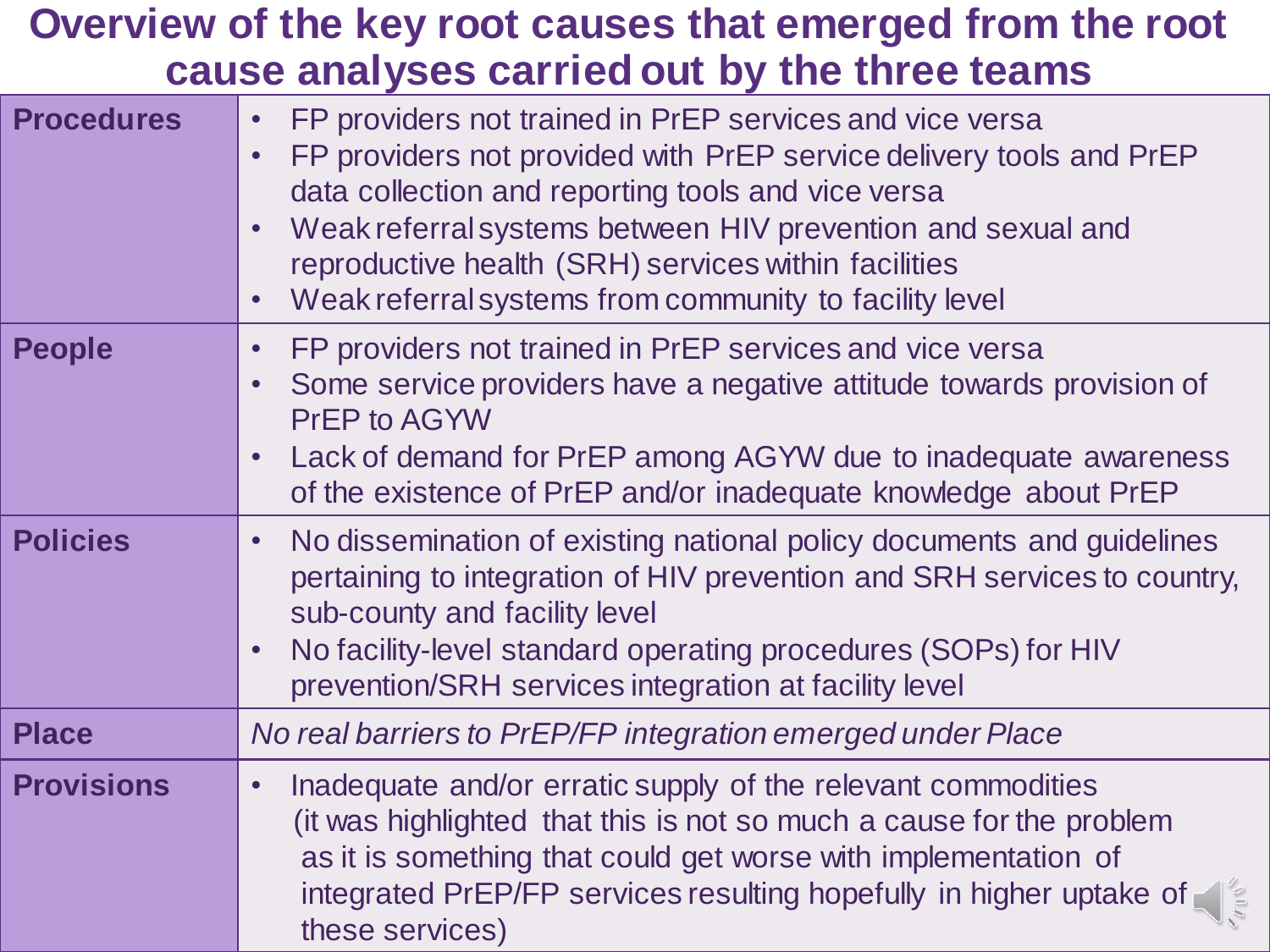### **Solutions**



#### Figure 1: Integrated SRH and HIV service configurations

Adapted from unpublished figure developed by the Interagency Working Group on SRH and HIV Linkages, November, 2019. SRH=sexual and reproductive health.

Mukuru, Lunga Lunga and Kangemi health centres all chose to pursue an internal, bidirectional referralbased **supermarket** model of integration.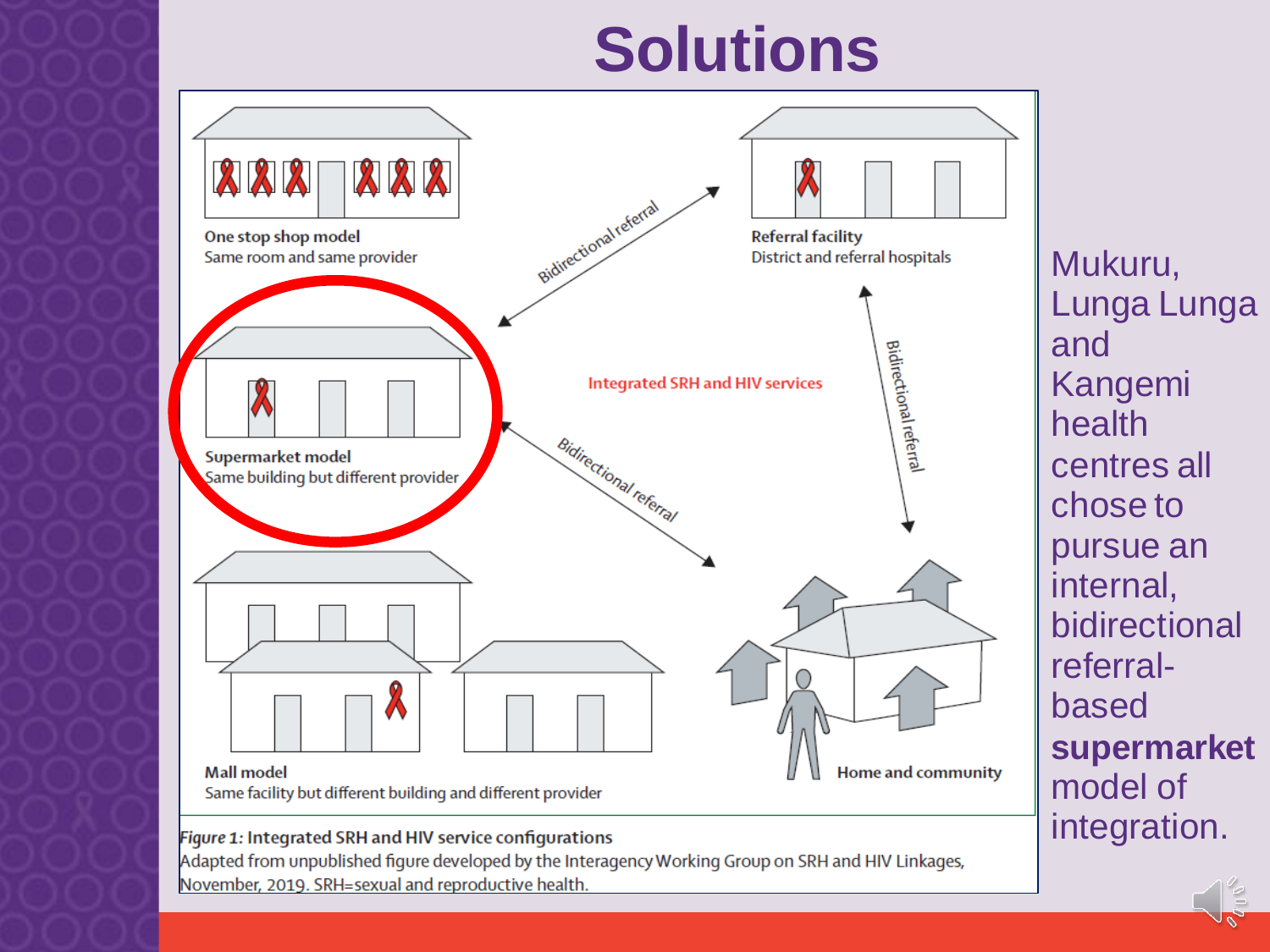### **Solutions**



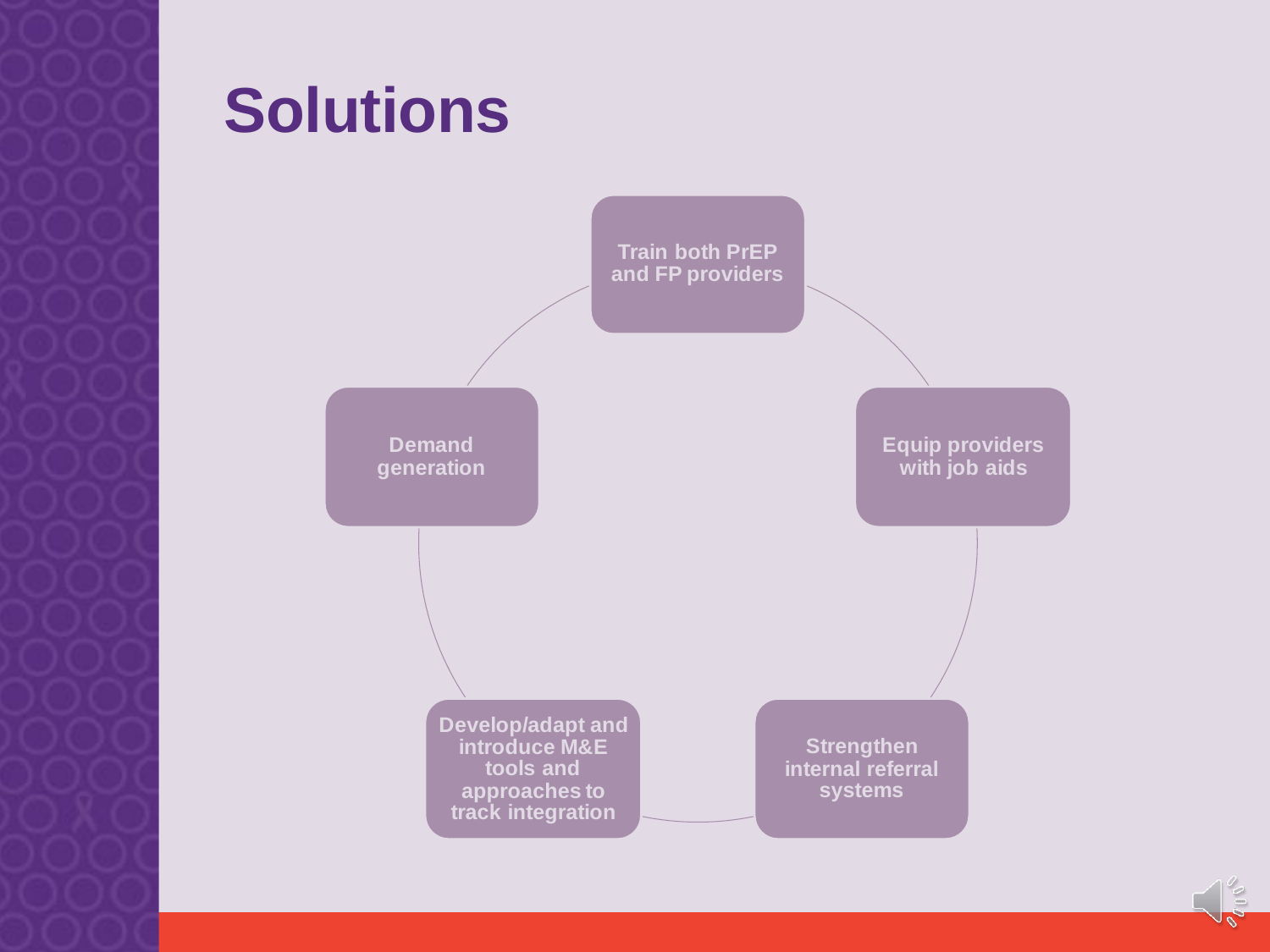### **Provider training workshops- key considerations**

- Facilitators
	- ➢ Nairobi Metropolitan Services Directorate of Health Services- Head HIV/AIDS Unit, PrEP Focal Person/Adolescent HIV Focal Person and Reproductive Health Services Coordinator
	- ➢ LVCT Health CHOICE Project Team
- Participants to be invited
	- ➢ Sub-County level: Sub-County MOH; Sub-County AIDS/STI Coordinator, Sub-County Public Health Nurse/Reproductive Health Coordinator; Sub-County Quality Improvement Focal Person, Sub-County Community Health Services Focal Person
	- ➢ Facility staff: In-Charge of each facility, maternal and child health (MNCH) department staff, CCC department staff
- **Duration**
- $\geq 4$  days
- On-site or off-site?
	- ➢ Off-site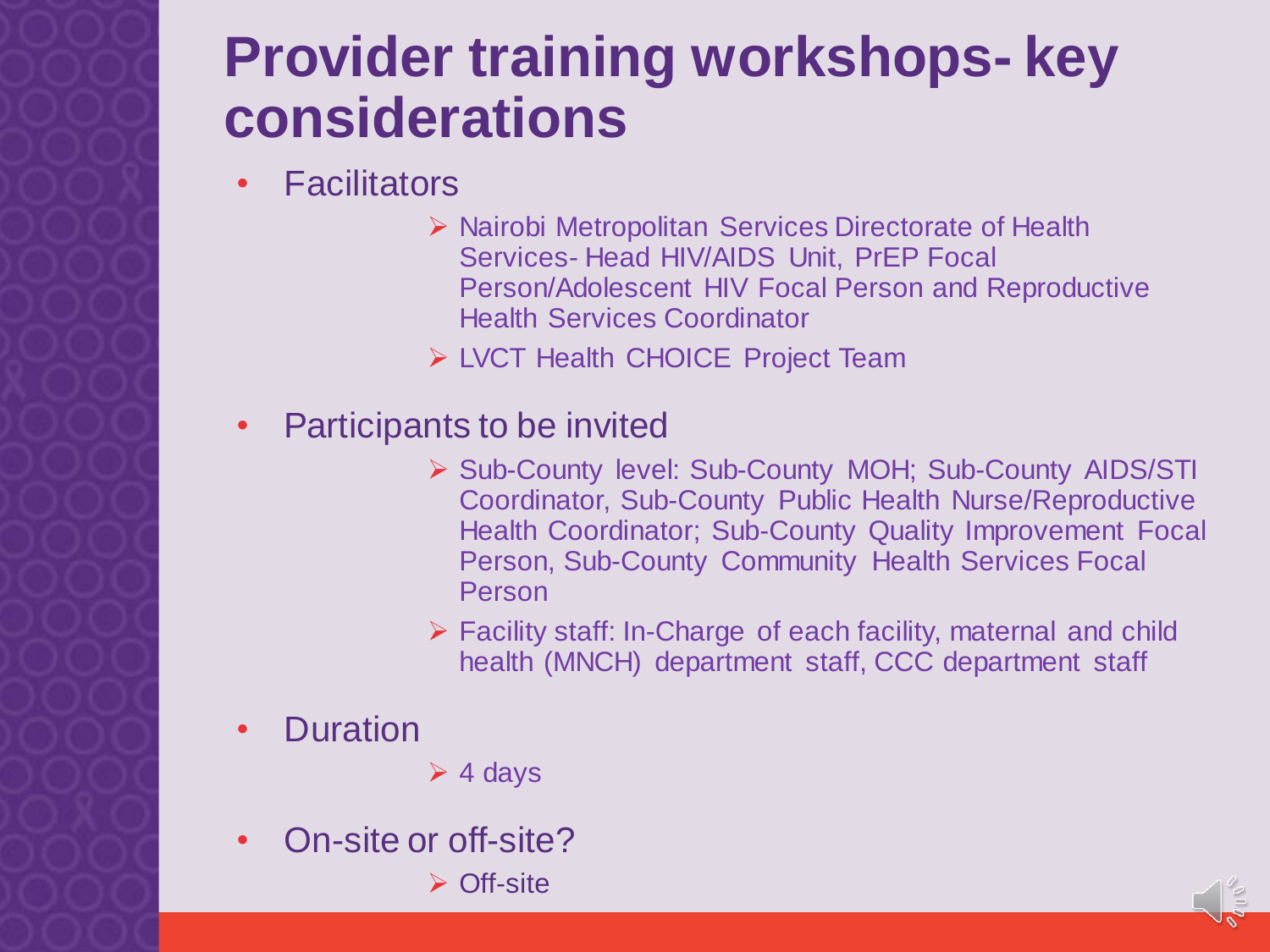### **Provider training workshops- key considerations**

- Learning objectives
	- ➢ Build capacity of FP providers to counsel on combination HIV prevention including PrEP, screen for eligibility for PrEP using PrEP Rapid Assessment Screening Tool (RAST), and refer for PrEP services
	- ➢ Build capacity of PrEP providers to screen for risk of unintended pregnancy, provide basic information on contraception, and refer for FP counseling and method selection
	- ➢ Build capacity of all providers to provide AGYW-friendly services
	- ➢ Establish procedures for documenting and tracking referrals of clients between FP and PrEP services
	- ➢ Foster collaboration between FP, HTS and PrEP providers to deliver integrated HIV prevention/SRH services for clients
- Training content to be drawn from
	- ➢ National Ministry of Health PrEP training materials
	- ➢ National Ministry of Health FP training materials
	- ➢ OPTIONS Provider Training Package